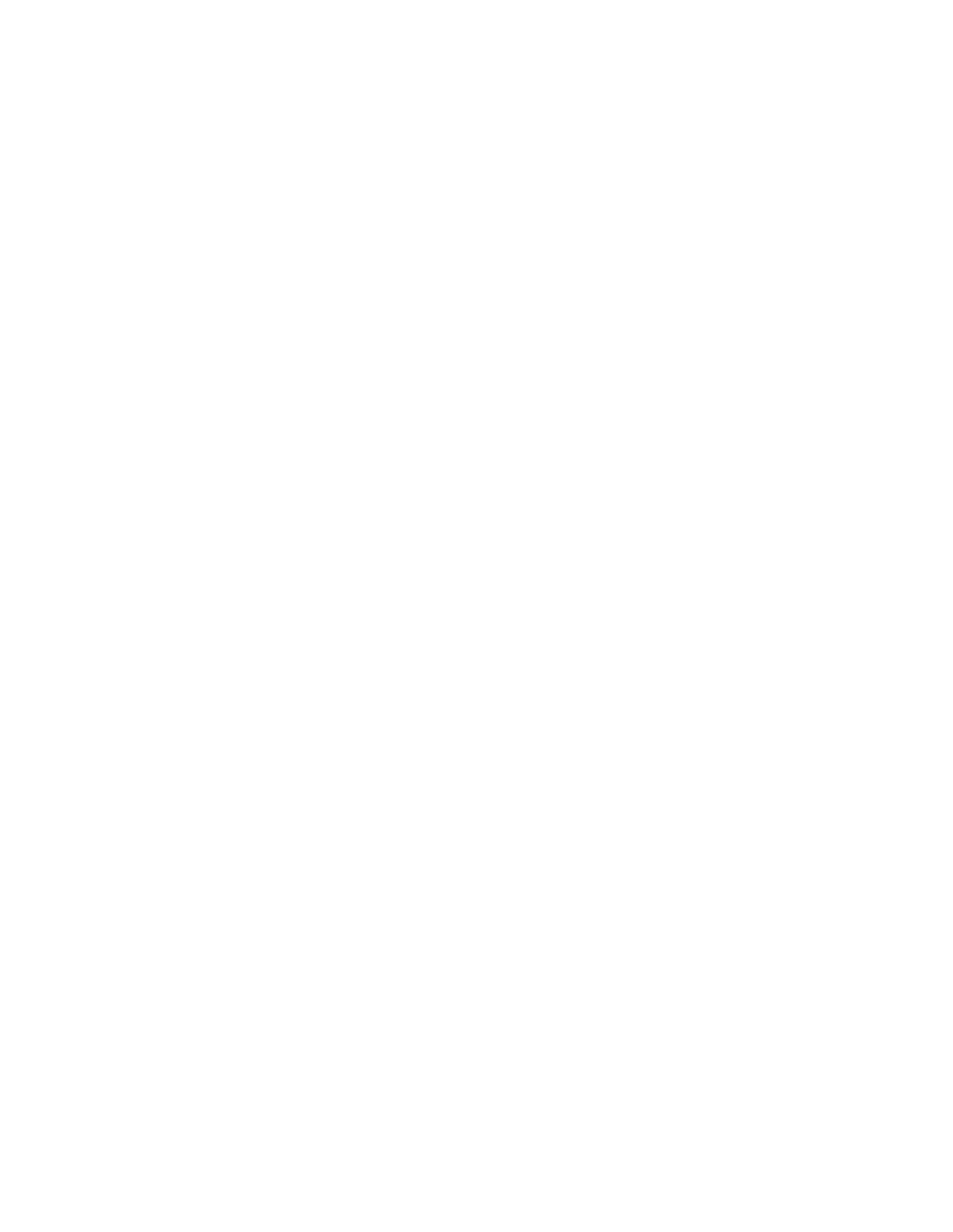## **Alternatives to the Gallagher Amendment Interim Study Committee**

## **Committee Charge**

The Alternatives to the Gallagher Amendment Interim Study Committee was created pursuant to Interim Committee Request Letter 2018-02. The committee is charged with studying the following:

- the operation of the Gallagher Amendment;
- the impact of a statewide residential assessment rate;
- the impact of the Gallagher Amendment on nonresidential property;
- how natural resources are accounted for in the Gallagher Amendment;
- the impact of the Gallagher Amendment on various counties, municipalities, school districts, and special districts;
- the impacts of the Gallagher Amendment on the state budget;
- the interaction between the Gallagher Amendment and other constitutional provisions;
- the sustainability of property taxes as a revenue source for local governments;
- the effect of the Gallagher Amendment on taxpayers; and
- modifications or alternatives to the Gallagher Amendment.

### **Committee Activities**

The committee met five times during the 2018 interim and held two of those meetings outside the Capitol in Glenwood Springs and Pueblo. The committee heard from the state property tax administrator, assessors, and statewide organizations representing counties, municipalities, and special districts to learn about the nature and scope of the issues relating to the Gallagher Amendment and its impact on local tax revenue and the state budget.

Background information was provided to the committee on the property tax system and the calculation required in the constitution for the target percentage of the residential versus nonresidential property tax base and the residential assessment rate. The committee was presented with the impacts of the Gallagher Amendment on homeowners, business owners, and local governments. Senator Gallagher, the original sponsor of the Gallagher Amendment, shared that the amendment is functioning as intended, causing the residential assessment rate to fall as home prices increase, thereby providing protection for homeowners against rising property taxes. Businesses discussed the disparity between the residential assessment rate, which has fallen over time, and nonresidential assessment rate, which is fixed at 29.0 percent.

Testimony highlighted regional disparities in local government revenue that have been exacerbated by the Gallagher Amendment. The growth and home price appreciation in the housing markets along the Front Range largely drove the required statewide reduction in the residential assessment rate. Several local governments outside of the Front Range shared how assessed values declined in their districts even though home prices increased, resulting in local government budgetary pressures that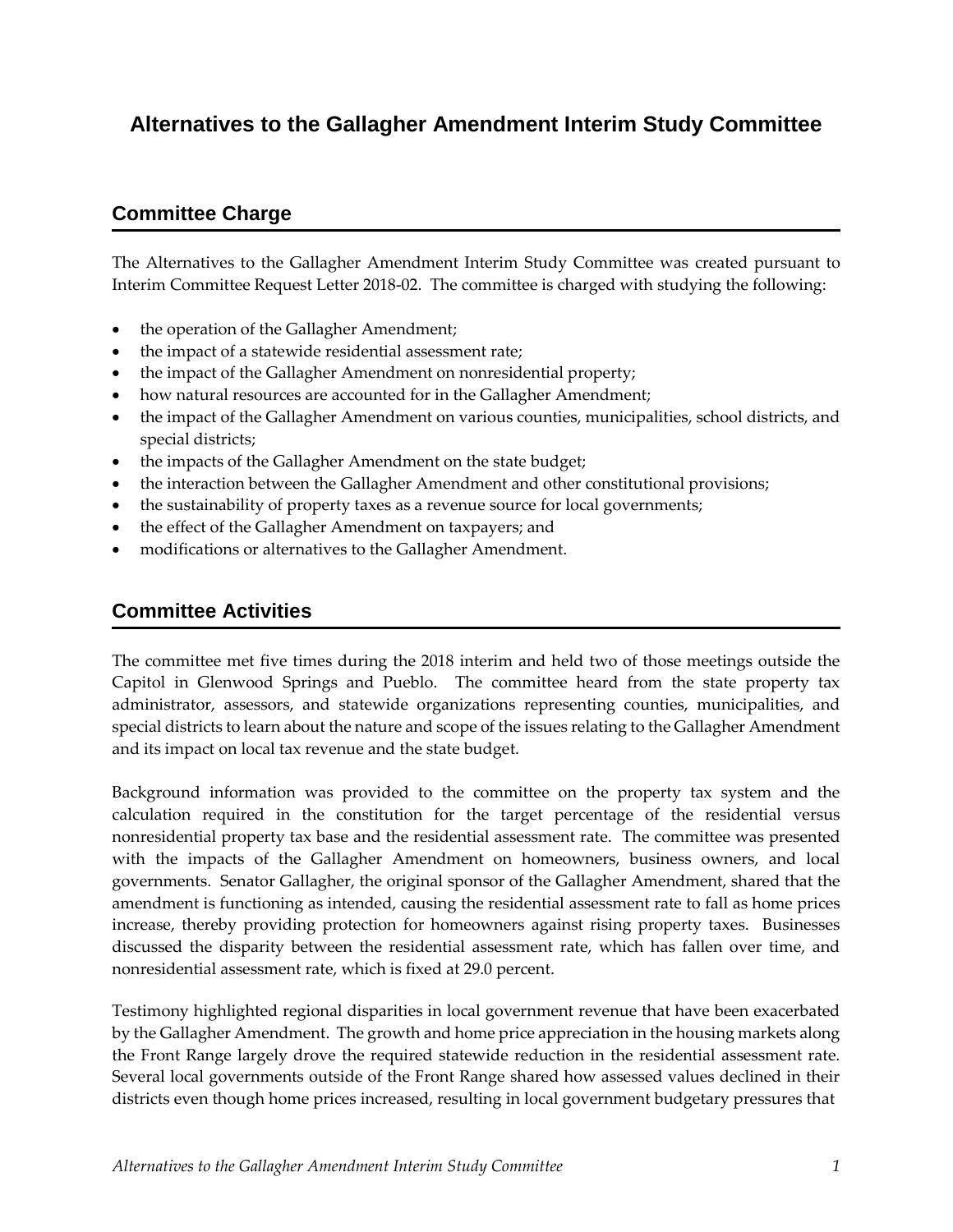required counties and special districts to reduce the services provided to cut costs. Many local governments planned to ask voters to raise mills, however they were concerned with trying to educate voters about the need for a mill levy increase.

County commissioners from Summit County and Gunnison County shared the difficulty in funding local government services when vacation rental property is taxed at a lower rate than hotel and motel property.

Several ideas were offered to the committee as possible solutions to the budgetary pressures facing the state and local governments as a result of the Gallagher Amendment, including:

• freezing the residential assessment rate;

.

- reducing residential and nonresidential assessment rates and creating a new property class for second homes;
- reclassifying short-term rentals as nonresidential properties;
- allowing local governments to raise mill levies;
- implementing a four-year reassessment period;
- repealing the Gallagher Amendment;
- replacing the assessment rates in the constitution with assessment rates set in statute; and
- using regional residential rate assessments instead of statewide assessments.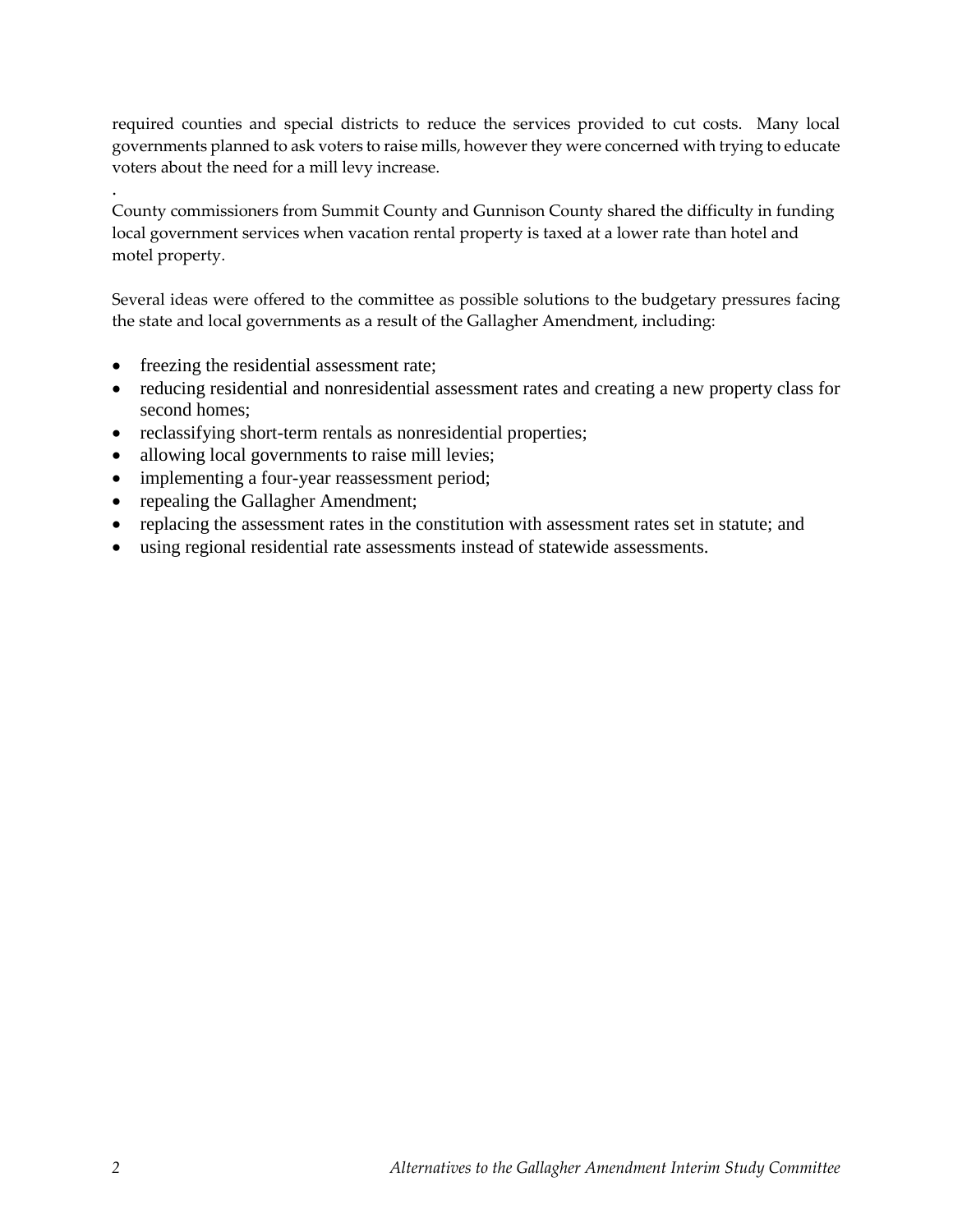## **Committee Recommendations**

As a result of committee discussion and deliberation, the Alternatives to the Gallagher Amendment Interim Study Committee recommends the following three bills for consideration in the 2019 legislative session.

*Bill A* – *Repeal the Gallagher Amendment.* The measure submits a question to voters in November 2019 repealing several constitutional provisions regarding property taxes, commonly referred to as the Gallagher Amendment. Specifically, it repeals the 29 percent assessment rate in the constitution for most nonresidential property, the calculation of the target percentage, and references to the residential assessment rate.

*Bill B – Regional Residential Assessment Rates for Property Tax.* If voters in the November 2019 election approve a referred measure to repeal the Gallagher Amendment, the bill will create regional assessment rates for residential property. The bill uses the eight Department of Local Affairs field regions as the basis for the calculations.

*Regional target percentages.* The Division of Property Taxation (DPT) is required to estimate the share of residential and nonresidential assessed value for each of the eight regions starting in 2019. After each reassessment cycle beginning in 2021, the share of residential and nonresidential property is adjusted for new construction and new natural resource production by region.

*Regional assessment rates.* The DPT will then calculate the residential assessment rate to achieve the target percentages in each of the eight regions. The DPT will publish a report with the regional target percentage and determine if the regional assessment rate must increase or decrease.

- **Decreased regional assessment rate.** When DPT estimates that the regional assessment rate required to meet the regional target percentage must decrease, the assessment rate for each county in the region declines. However, the regional assessment rate cannot fall by more than 5.0 percent between each reassessment cycle and no regional assessment rate can fall below 5.0 percent. Using the current assessment rate as an example, the 7.20 percent assessment rate could only fall by 5.0 percent to 6.84 percent after the next assessment and could never fall below 5.0 percent in future years.
- **Increased regional assessment rate.** When DPT estimates that the regional assessment rate required to meet the regional target percentage shall increase, an increase in the regional assessment rate is automatically referred to voters in the region. In November following the reassessment, each region must conduct a coordinated election and ask voters to approve the regional assessment rate estimated by DPT. If voters do not approve the increased regional assessment rate, the rate remains fixed at the last regional assessment rate.

*Bill C* – *Backfill Property Tax Loss to Certain Special Districts.* This bill creates a residential property tax revenue backfill for fire protection and library special districts that experience at least a 5 percent reduction in residential property taxes in 2019. No later than December 15, 2019, each of these special districts must determine their 2018 and 2019 residential and adjusted residential property tax. The district must report its backfill amount to the Department of Local Affairs, Division of Local